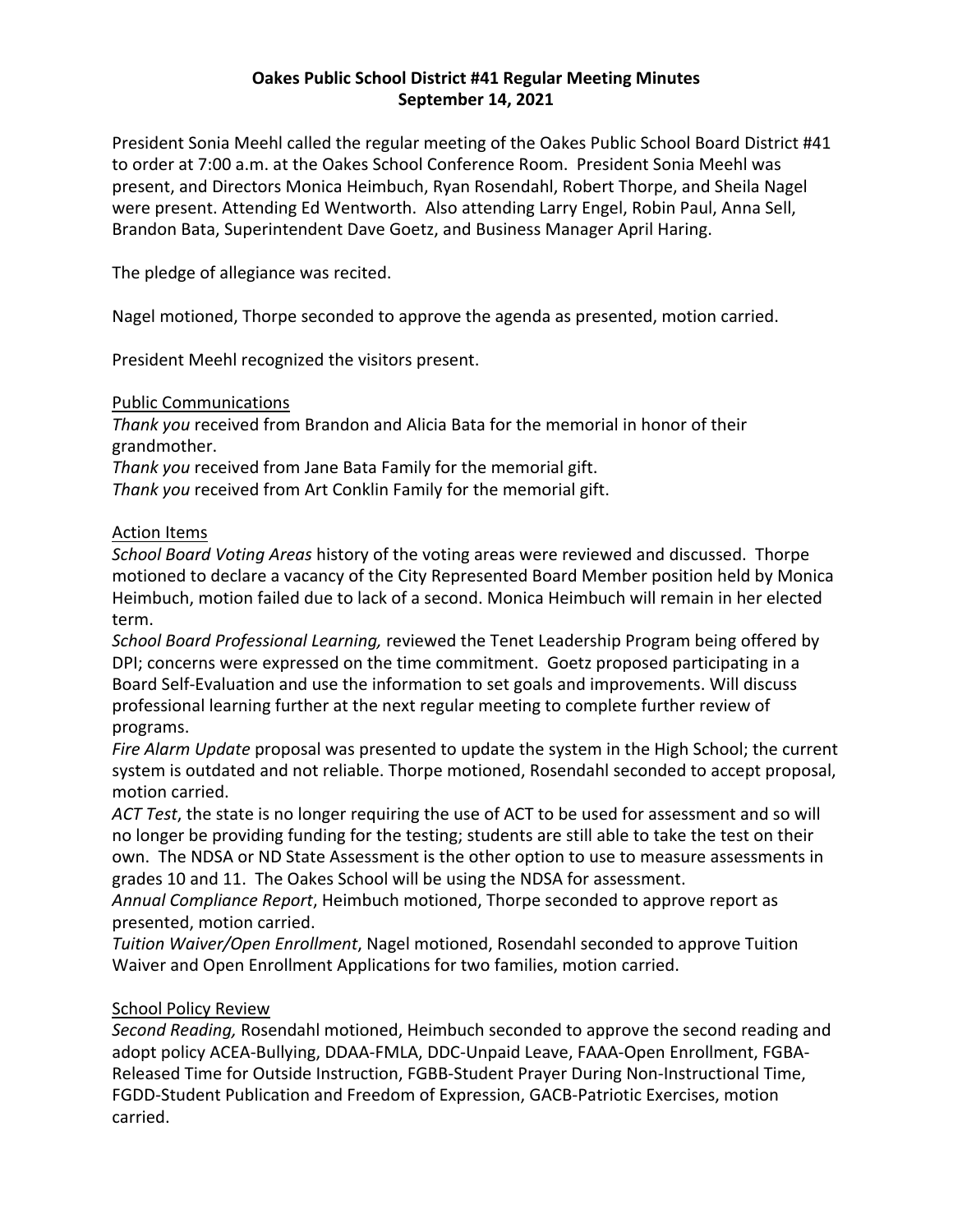*First Reading,* Nagel motioned, Thorpe seconded to approve first reading of amendments of policy FCC-Restraint and Seclusion and FFL-Youth Patriotic Society Access, motion carried. *First Reading and Adoption*, Heimbuch motioned, Nagel seconded to approve first reading, waive the second reading and adopt amended ACBC-Use of Animals in School District, DDAA-BR-FMLA, ABABA-Religious Observation, ABBE-Displays of Religious Objects or Documents, DDBB-Holidays, motion carried.

*Existing Policy Review* HDD-Gifts and Bequests was discussed and allows the Superintendent to accept donations and gifts on behalf of the District unless it does not meet criteria as listed in the policy.

## Reports

Elementary Principal Anna Sell reported on screenings and proficiencies; discussed summer program participation and recovery process. High School Principal Brandon Bata highlighted assessment scores; discussed the Choice Ready Data reporting and accountability. The Choice Ready Data is inaccurate regarding the essential skills percentage but the State is not allowing correction.

Thorpe motioned, Nagel seconded to approve department reports as presented, motion carried.

Superintendent Dave Goetz reported Lindsay Unified District will continue the grant funding for the Personalized Learning and Instructional Position for the next two school years. He is working on creating a Construction Manager at Risk for HVAC, windows, and structure projects. Makenzie Wertz was hired to fill the open Food Services Clerk and is helping in the Central Office. Elemenatry and High School will be completing a pilot progam with Odysseyware for learning recovery and acceleration to follow the personalized learning curriculum. Updates were given on the plumbing and roof projects. Rosendahl motioned, Nagel second to approve the Superintendent report, motion carried.

## Minutes and Financial Reports

Heimbuch motioned, Thorpe seconded to approve the minutes August 10, 2021, regular meeting and August 17, 2021, special meeting as presented, motion carried. Nagel motioned, Rosendahl seconded to approve the revenue, expense, reconciliation, and balance sheet, motion carried.

# Bills

Heimbuch motioned, Rosendahl seconded, to approve the schedule of bills totaling \$389,077.39 , motion carried.

A FOOD TRUCK \$730.00, ABERDEEN MASONRY \$27,840.00, AGTEGRA COOPERATIVE \$25.33, AGTEGRA-OAKES BULK \$116.72, AMERIPRIDE SERVICES \$124.59, APPLE COMPUTER \$14,874.65, ARCHERY CLUB \$3,500.00, BATA, BRANDON \$102.42, BLACKBOARD \$6,063.30, BOUND TO STAY BOUND BOOKS \$569.23, BSN SPORTS \$1,296.69, CASEYS \$677.84, CASH-WAS DISTRIBUTING \$10,741.22, CHADS ELECTRIC \$168.00, COCA COLA \$1,762.50, COMMUNICATION SPEECH & THEATRE ASSOC \$100.00, COMPUTER EXPRESS \$722.00, CORNER C-STORE \$408.48, COUGHLAN COMPANIES \$1,199.40, DAIKIN APPLIED \$2,578.50, DAKOTA WATER SOLUTIONS \$210.00, DELZER, EDDY \$231.85, DPI \$770.59, DICKEY RURAL NETWORKS \$1,464.38, DRAIN SERVICES \$92,625.00, ECONOMY OIL \$129.70, EDUTECH \$80.00, ELLENDALE PUBLIC SCHOOL \$75.00, ESJD-BISMARCK \$2,076.19, FRIEDT, NICK \$60.00,GERRELLS SPORTS CENTER \$763.89, GIRARD, DAN \$119.65, GOEHRING, TYLER \$87.53, GRAPHIC EDGE \$35.88, GREATER SOUTHEAST ITV CONSORTIUM \$2,500.00, HAUGEN, CARI \$72.03, HILGEMANN, BEKA \$199.95, HOUGHTON MIFFLIN HARCOURT PUBLISHING \$3,008.50, HOVEL, AUDREY \$20.00, I-STATE TRUCK CENTER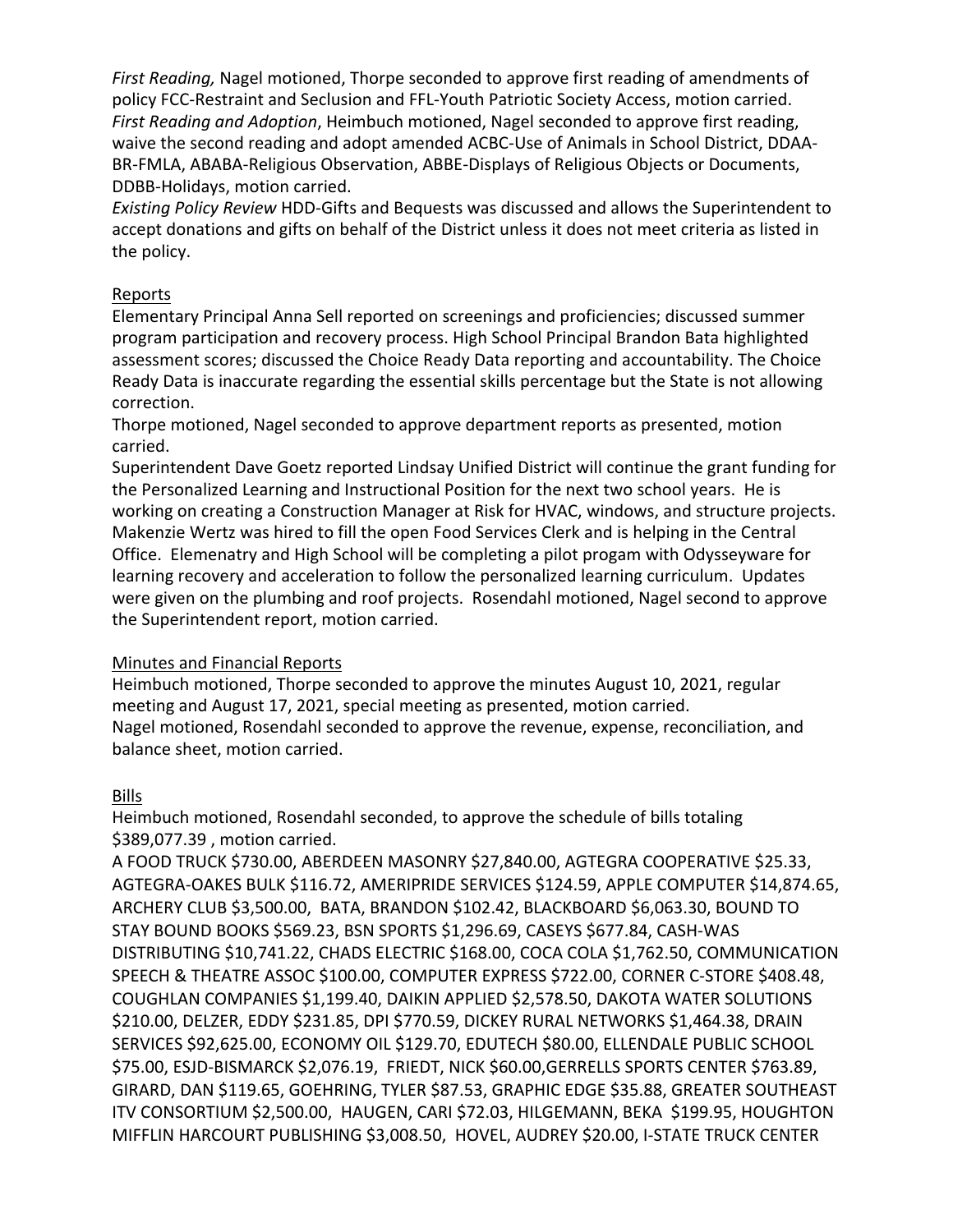\$238.19, JOHNSON, KATIE \$27.60, JUNKER, BRUCE \$84.50, K S CARPET CLEANERS \$3,900.67, KELLY TOM CONSTRUCTION \$6,950.00, KREBS, CHARLES \$109.53, KUSTOM MACHINE \$195.00, LIEN, COLT \$5.79, MERTZ LUMBER \$355.83, MIDDLESTEAD, TYLER \$87.53, MILLER, JEFF \$30.74, MILLER, ROXANE \$59.88, MILLERS FRESH FOODS \$160.63, NDSOS \$380.00, NETWORK SERVICES \$344.57,NDCEL \$875.00, NDHSAA \$270.00, NORTHERN CASS PUBLIC SCHOOL \$150.00, OAKES AREA COMMUNITY FOUNDATION \$300.00,OAKES CITY \$1,239.50, OEA \$100.00, OAKES PARK AND RECREATION \$977.56, OAKES POSTMASTER \$96.32, OAKES TIMES \$1,404.44, OAKES TRUCK AND TRAILER \$946.84, OAKES VOLUNTEER AMBULANCE \$19.00, ONLINE DAKOTA INFORMATION NETWORK \$197.00, OTIS ELEVATOR \$1,406.88, OTTER TAIL POWER \$10,924.16, PARTS SUPPLY \$91.91, PAYSCHOOLS \$3,725.00, PEPSIAMERICAS \$994.03, POPPLERS MUSIC STORE \$42.00, PRASKAS HARDWARE \$1,206.32, R SCHOOL TODAY \$300.00, ROBERTS, BECCA \$15.00, RYAN BROTHERS \$30,500.00, SCHAEFER, TERESE \$1,500.00, SCHIELER, ELIZABETH \$514.70, SCHMEICHEL, TAYLOR \$199.95, SCRIPPS NATIONAL SPELLING BEE \$357.50, SEYER PLUMBING & HEATING \$1,178.53, SHERWIN WILLIAMS \$882.62, SVSEU \$13,651.75, SIMEK REFRIGERATION \$94.00, SMITH & STREGE \$233.75, SEEC \$1,000.00, SERCTC \$67,489.00, STEINWAND, TIM \$87.53, STEVES SALES & SERVICE \$150.00, SWEETS 'N STORIES \$845.98, TIME MANAGEMENT SYSTEMS \$598.50, TORNADO STOP \$2,407.88, TOTAL HOME \$16,235.88, TRAINING ROOM \$361.83, US FOODS \$6,383.61, VALLEY GALLERY \$562.97, VALUATIONS NORTHWEST \$3,962.50, WARREN, DONALD \$24.87, WARREN, KATHRYN \$117.79, WEST SIDE AUTO BODY \$230.00, WEXHEALTH \$136.80, WOLFF, JASON \$300.00, WORKFORCE SAFETY & INSURANCE \$250.00, COMMERCIAL CARD \$22,477.02

Preliminary Budget Hearing is scheduled following this meeting at the Oakes Public Schools Conference Room.

The next regularly scheduled board meeting is scheduled for Tuesday, October 12, 2021, at 7:00 a.m., at Oakes Public Schools Conference Room.

Meehl declared the meeting adjourned at 8:25 a.m.

President \_\_\_\_\_\_\_\_\_\_\_\_\_\_\_\_\_\_\_\_\_\_\_\_\_\_\_\_\_\_\_\_\_\_\_\_\_\_\_\_\_\_\_\_\_\_\_\_\_\_\_\_\_\_\_\_\_\_\_\_\_\_

Business Manager \_\_\_\_\_\_\_\_\_\_\_\_\_\_\_\_\_\_\_\_\_\_\_\_\_\_\_\_\_\_\_\_\_\_\_\_\_\_\_\_\_\_\_\_\_\_\_\_\_\_\_\_\_\_\_